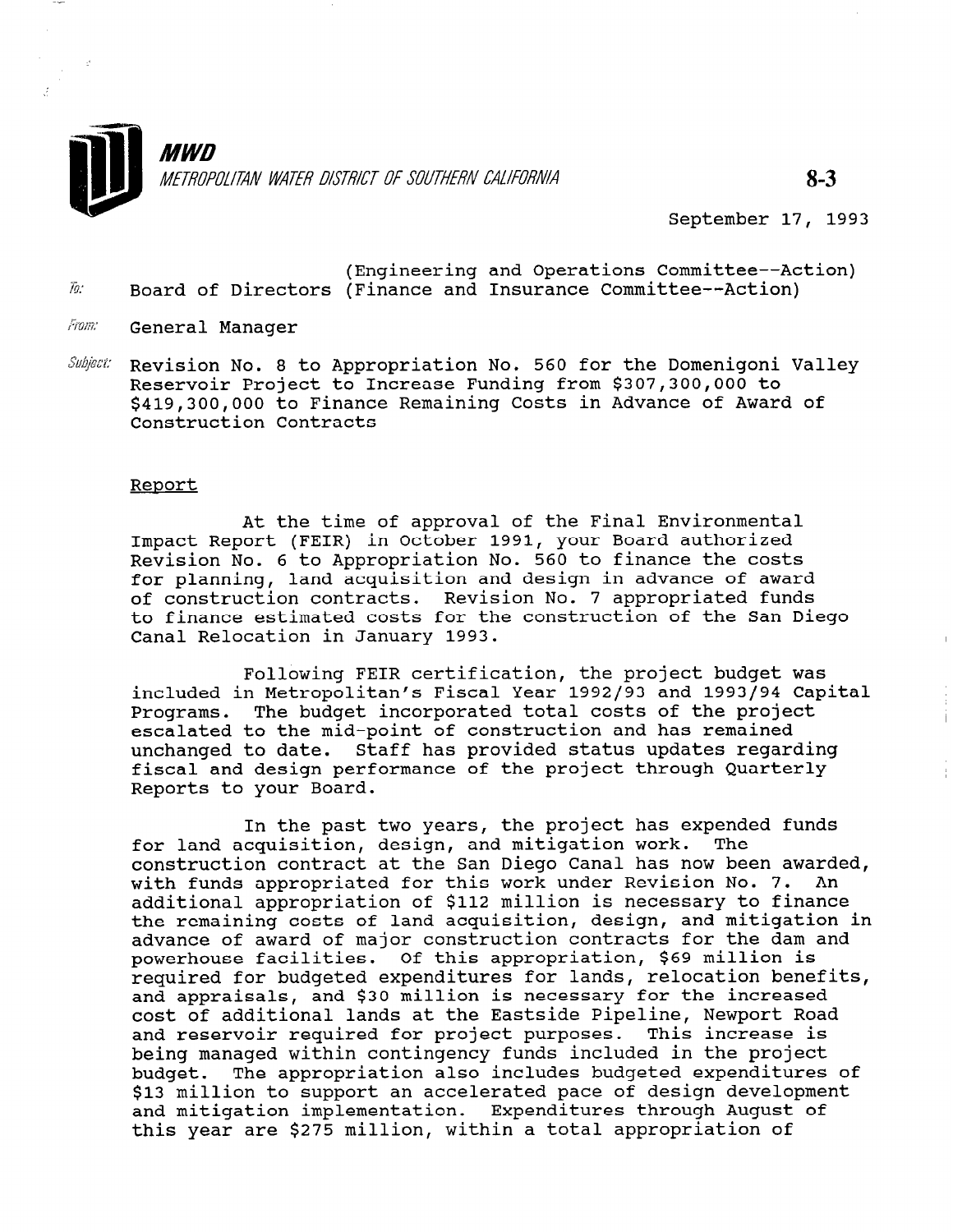Board of Directors -2- September 17, 1993

\$307 million. At estimated expenditure rates, appropriated funds will be depleted by January 1994. This appropriation is contained in the overall project budget included in the Capital Program, with total project costs remaining unchanged (see attachment 1).

#### Board Committee Assiqnment

This letter is referred for action to:

The Engineering and Operations Committee because of its responsibility for the operation, protection, and maintenance of plants and facilities and responsibility for construction programs and work pursuant to Administrative Code Section 2431(c); and

The Finance and Insurance Committee because of its authority over requests for authorization of appropriations pursuant to Administrative Code Section 2441(d).

Recommendation

ENGINEERING AND OPERATIONS AND FINANCE AND INSURANCE COMMITTEES FOR ACTION.

It is recommended that an increase to Appropriation No. 560 be authorized from \$307,300,000 to \$419,300,000 to finance remaining costs in advance of construction of the Domenigoni Valley Reservoir Project.

NtowasWa<br>R. Wodraska

DGM/RAC/mkh T:\DVRP\BOD\930920A,DOC September 27, 1993

Attachment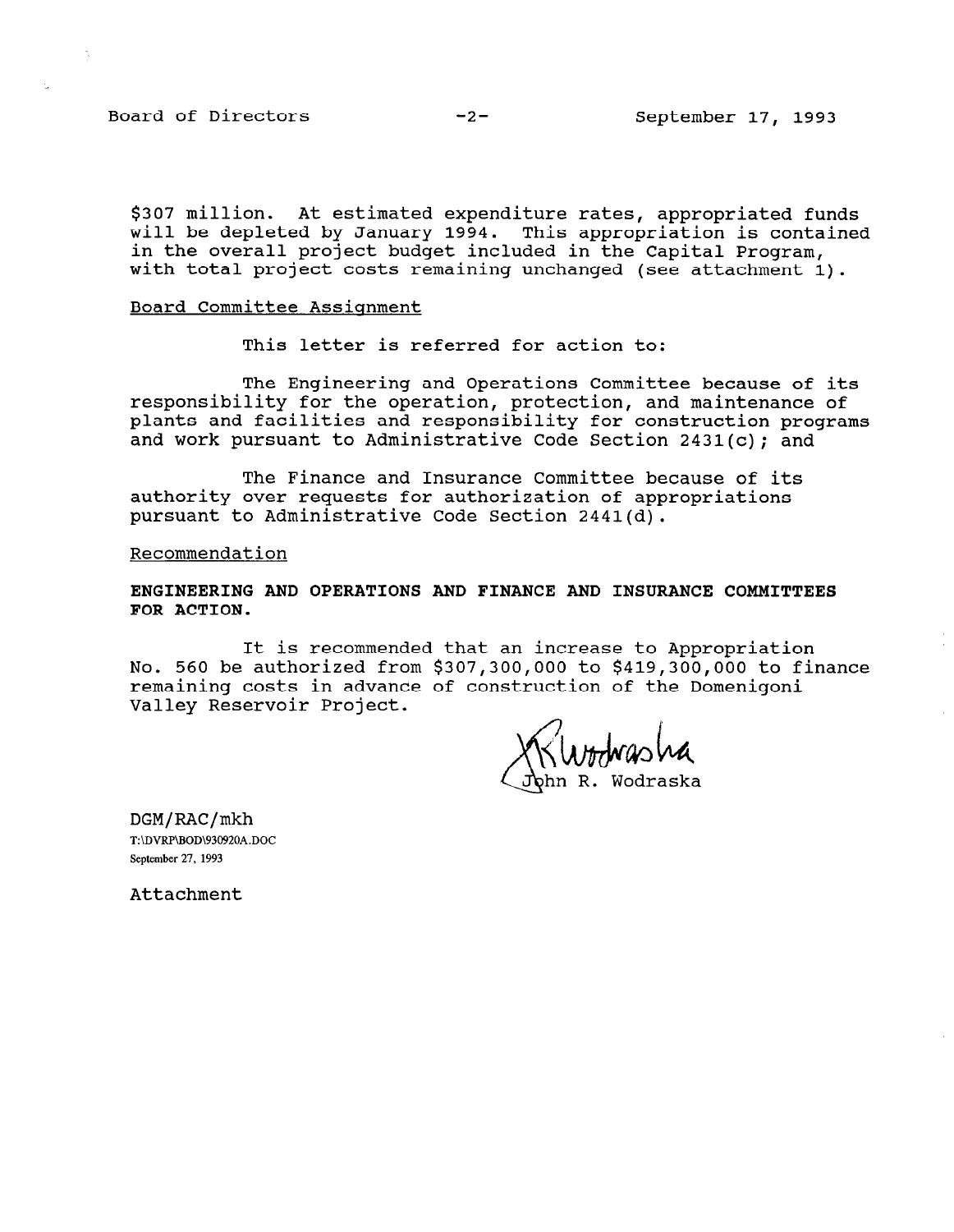$\frac{1}{1}$ 

 $\mathfrak{f}$ 

#### FISCAL STATEMENT Domenigoni Valley Reservoir and Related Facilities (Program No. 5-5600-11)

#### Project Summary:

 $\sim$ 

 $\mathcal{L}_{\mathcal{N}}$ 

|                           | Total Project                |                     | Pre-Construction           |                  |
|---------------------------|------------------------------|---------------------|----------------------------|------------------|
|                           | Project<br><b>Budget</b>     | Project<br>Forecast | Current<br>Approp.         | Total<br>Approp. |
| Planning                  | 15,000,000                   | 15,000,000          | 15,000,000                 | 15,000,000       |
| Land                      | 237,000,000                  | 267,000,000         | 168,000,000                | 267,000,000      |
| Mitigation                | 32,000,000                   | 32,000,000          | 14,000,000                 | 20,000,000       |
| Design                    | 105,000,000                  | 105,000,000         | 98,000,000                 | 105,000,000      |
| Construction              | 1,229,700,000                | 1,229,700,000       |                            |                  |
| Recreation                | 33,000,000                   | 33,000,000          |                            |                  |
| Contingency               | 186,000,000                  | 156,000,000         |                            |                  |
|                           | $TOTAL$ \$1,837,700,000      | \$1,837,700,000     | \$295,000,000              | \$407,000,000    |
| Total Appropriation Incl. |                              |                     |                            |                  |
|                           | San Diego Canal Construction |                     | .5307,300,000.5419,300,000 |                  |

## Appropriation Summary:

#### Rev. No. 8

| Labor and Additives          | \$14,100,000 |
|------------------------------|--------------|
| District Furnished Equipment | 200,000      |
| Incidental Expenses          | 2,800,000    |
| Professional Services        | 126,400,000  |
| Right of Way Acquisition     | 244,000,000  |
| Operating Equipment          | 13,900,000   |
| Administrative Overhead      | 6,900,000    |
| San Diego Canal Relocation   | 11,000,000   |
|                              |              |

## Estimated Funds Required:

| Initial        |  | \$8,300,000          |
|----------------|--|----------------------|
| Revision No. 1 |  | 5,000,000            |
| Revision No. 2 |  | 45,000,000           |
| Revision No. 3 |  | 20,000,000           |
| Revision No. 4 |  | 15,600,000           |
| Revision No. 5 |  | 12,000,000           |
| Revision No. 6 |  | 189,100,000          |
| Revision No. 7 |  | 12,300,000           |
| Revision No. 8 |  | 112,000,000          |
| Additional     |  | 1,418,400,000        |
|                |  |                      |
|                |  | TOTAL\$1,837,700,000 |